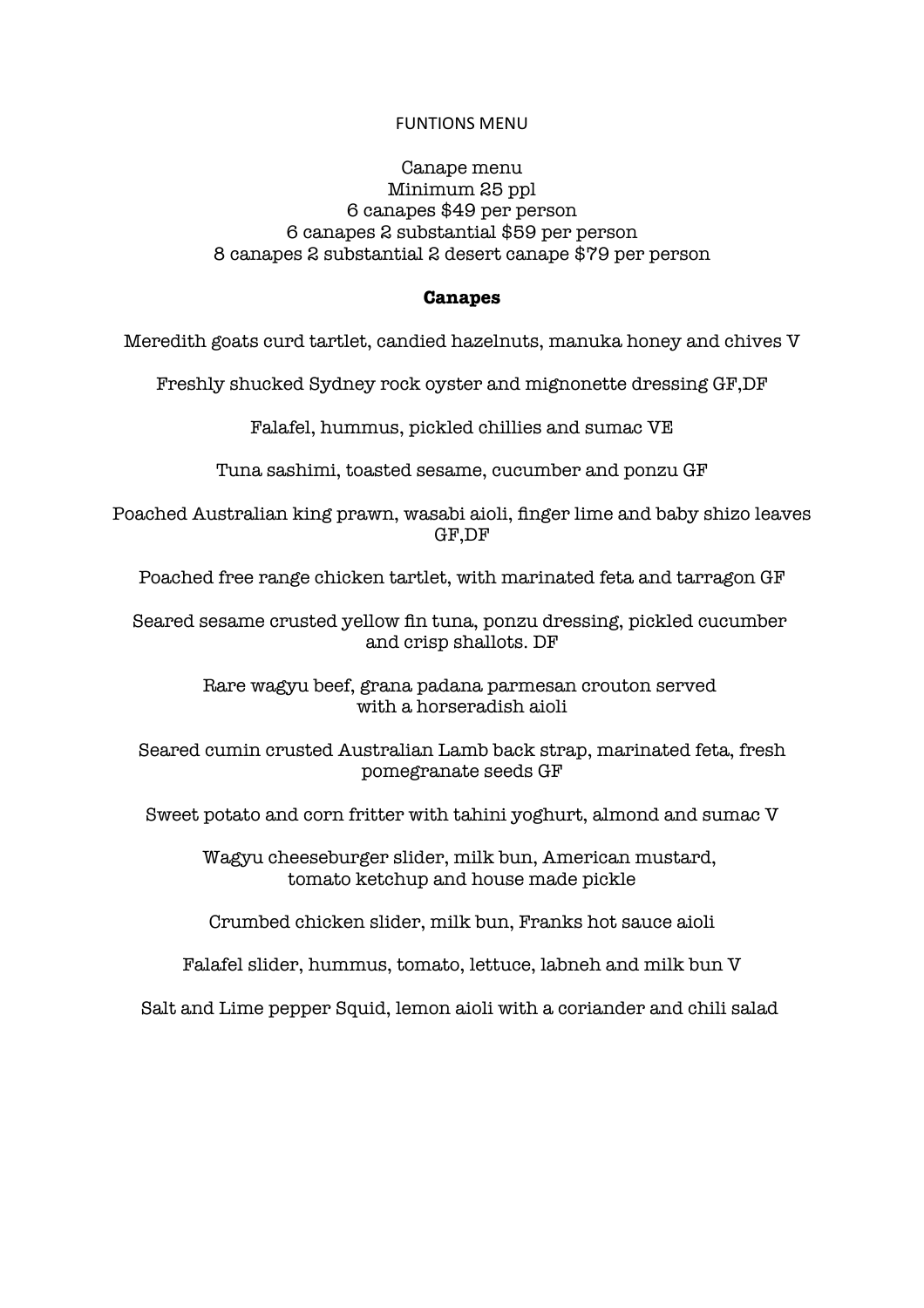#### **Substantial**

Charcuterie and cheese platters

Panko crumbed chicken tenderloins with Sriracha Mayo

Slow roast lamb shoulder, freekeh salad and pomegranate molasses dressing.

Mini fish and chips with lemon and tartare sauce

Roast Pumpkin Gnocchi, sage and parmesan

## **Beverage packages**

Alcoholic beverage packages All beverage packages allow for unlimited consumption subject to RSA restrictions

- Standard 1hour 2 hour's 3 hour's 4 hour's \$30pp \$35pp \$40pp \$45pp
- Premium 1hour 2 hour's 3 hour's 4hour's \$40pp. \$50pp \$55pp \$60pp

### **Standard drinks package**

- Sparkling Bandini NV Prosecco DOC Glen Vento Italy
- Rose wine Heads & Tales Rose Adelaide Hills SA
- White wine Heads & Tales Sauvignon Blanc Adelaide Hills SA

Red wine – Heads & Tales Shiraz Adelaide Hills SA

Beers – Back Row West Lager (on Tap), Peroni

Non alcoholic Assortment of soft drinks and mocktails upon request.

### **Premium drinks package**

- Sparkling Bandini NV Prosecco DOC Glen Vento Italy
- Rose AIX Rose Aix France
- White wine Keith Tulloch Pinot Gris Hunter Valley NSW Credaro Five Tales Chardonnay Hill Tops NSW

Red wine – Totara Pinot Noir Malborough NZ